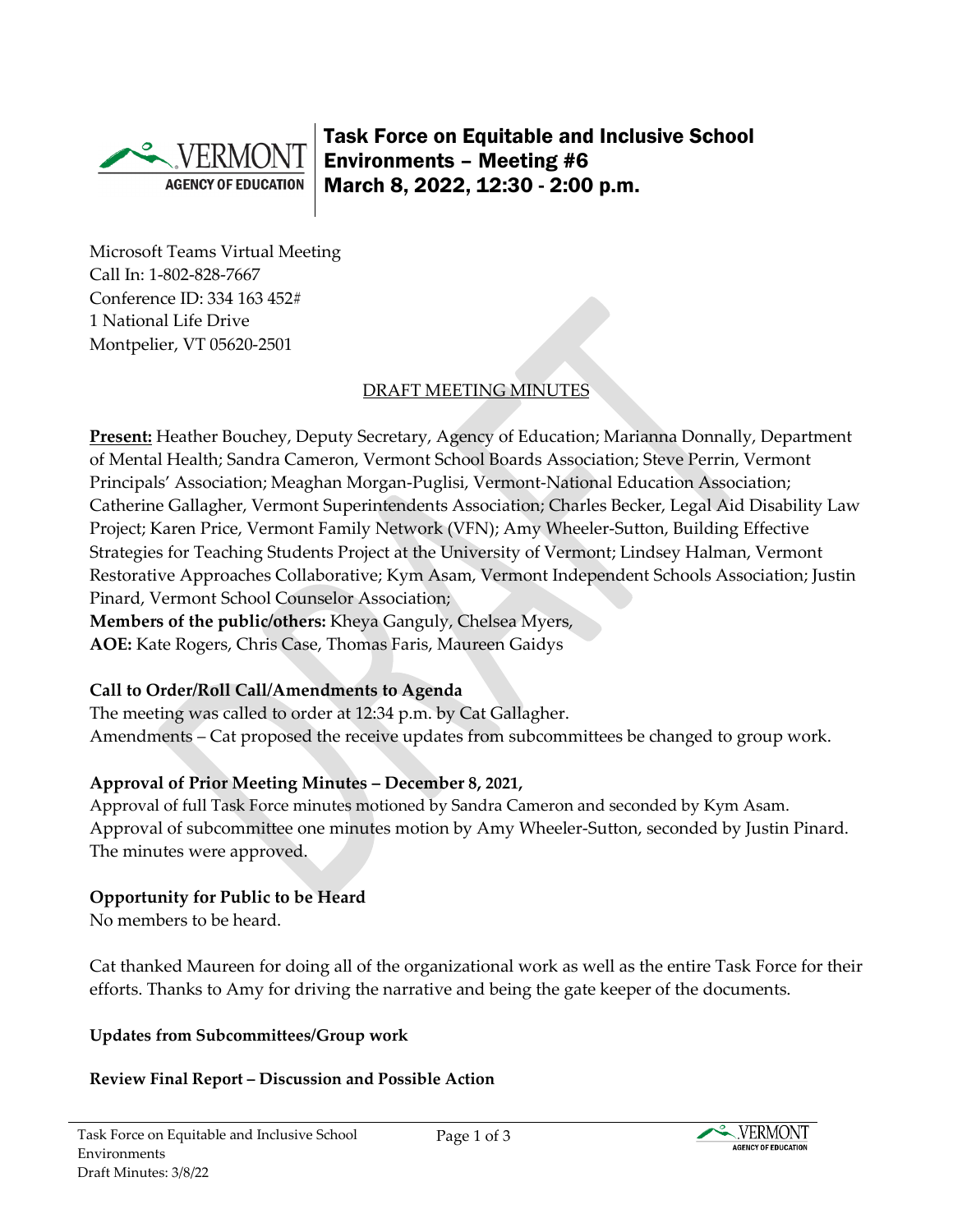Approved acknowledgement section in document, looked at early childhood section and inquired as to whether or not a section should be indented or match the formatting. Decision to match formatting. Changed language to prequalified in early education section. Is general assembly interchangeable with legislature? Heather Bouchey said the official title was general assembly, but we can use legislature and it does not need to be capitalized. First time use general assembly and parenthetically put in legislature. Questioned Jay's comments about "…being a do nothing congress." Language of asking legislature to not add things to educators' plates..." Amy moved all of the recommendations to the earlier section of the document to increase likelihood that legislature would read at least this section of the document.

In data section, explained what 0% meant in data tables. Included language on ensuring data from pre-K and independent schools is collected. Added that annual data reports be completed by outside organization and may need dollars appropriated to ensure it gets done. Heather suggested changing the language to outside organization with requisite quantitative skills and additional information about equity and racially relevant data so we can best leverage the information we have. Kheya suggested including qualitative as well as quantitative. Heather said AOE is not likely to include qualitative data as federal requirements dictates quantitative data be collected.

Standard definitions for all types of behaviors – cleaned up language around model policy being under review and the state has standard definitions.

Section other states approaches to exclusionary discipline – changed language to recommend further study of these approaches rather than recommending we put them in place until we know if they are successful.

In annual snapshot historical status is used and Amy added definition of what it means.

Definitions of most serious behaviors section: pointed out the difference between policy and procedures in the alcohol and substance abuse. Language changed to the Task Force is recommending further exploration/study of this category to see if it should be listed as serious behaviors. Steve Perrin suggested differentiating between selling and using drugs on a campus. There are no state rules that say kids have to be suspended for certain amounts of substances. Task Force had differing opinions about whether or not substance use should be considered a serious behavior. Behaviors that pose imminent and substantial risk section – is that the language they will adopt. Could distribution be considered a behavior that causes imminent risk, etc. Lindsay suggested we take a vote on language. Heather talked about doing more work about policy violations and how they are used. Marianna suggested we include in the narrative that we had areas of disagreement and recommend the legislature connect with substance abuse/recovery specialists and make suggestion for a timeline for them to consult. Lindsay also suggested we explain why there is a difference of opinion and specifics about what they were. Catchall categories while necessary, skew data as they have a wide array of behaviors under the categories.

In equity section, talked about vulnerable decision points and implicit bias training. Task Force discussed how implicit bias training can cause harm and Kheya suggested having professional development (PD) plans that include equity, inclusion, diversity training.

VFN has anecdotal information about kids being taken out of the classroom due to lack of behavioral supports. Confirmed it is anecdotal not data driven. Charles Becker talked about the Disability Law Project also seeing this trend and does include data. The point trying to be made is that these types of responses to behavior happen and it needs to be mentioned even if devoid of quantitative data collected by the school.